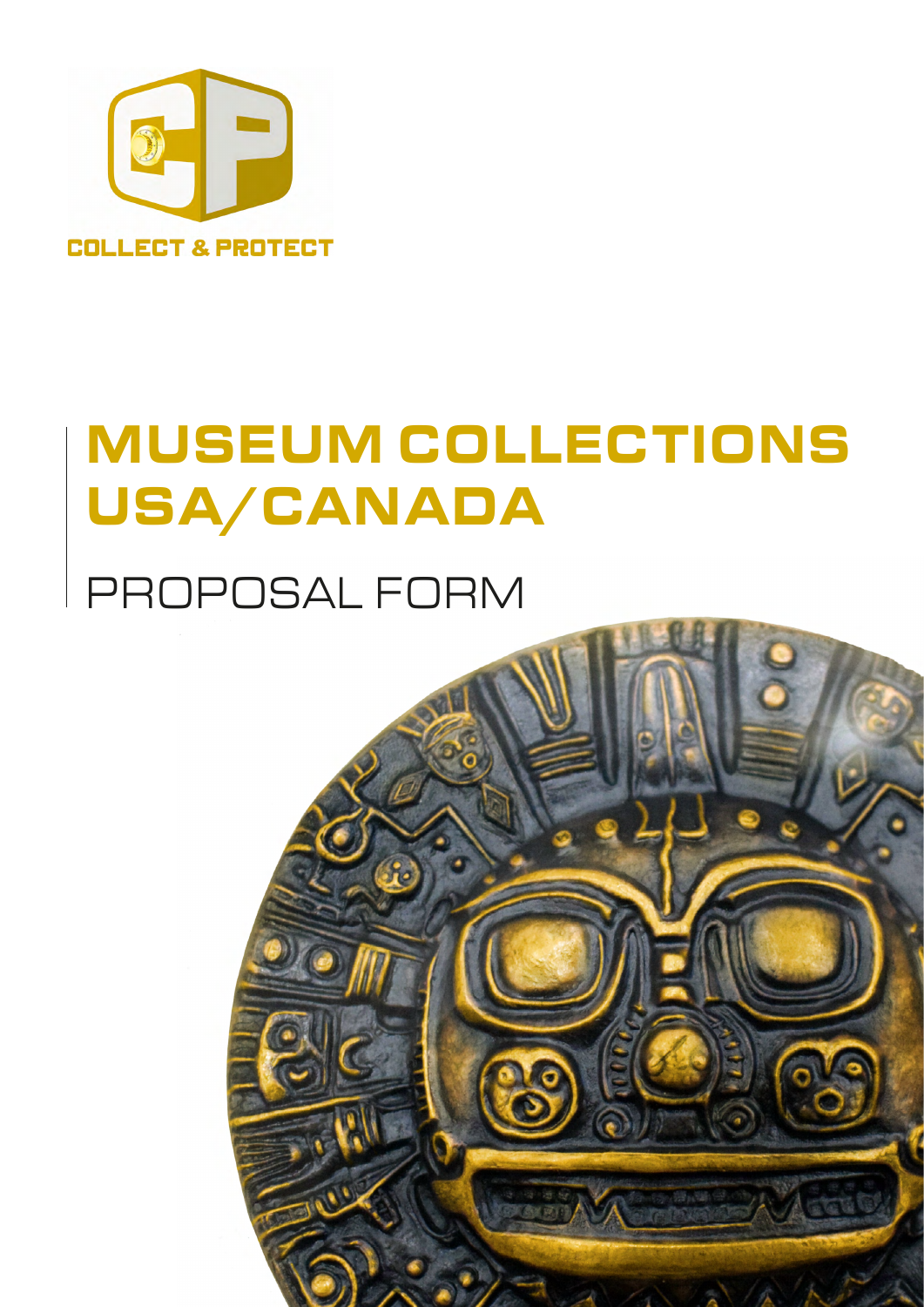#### **HOW TO FILL OUT THIS FORM**

The information provided on this Form will guide Underwriters whether to insure this risk and if so at what premium, terms and conditions. Underwriters regard every response to be material to their decisions with respect to this risk. Failing to answer or answering any question incorrectly could invalidate any policy of insurance written by Underwriters for this risk. All questions must be answered giving full details applicable to each location separately. Should a Contract of Insurance be written by Underwriters for this risk it may have more restrictive limits and coverage than requested in this Proposal Form. Any coverage granted shall be restricted to the terms, conditions, exclusions and limitations set out in the Contract.

Answer all questions in full. If an answer is not applicable in any way to your risk please always mark the relevant section; "Not Applicable" or "N/A"

If there is insufficient space to answer any question or questions fully answer on the Continuation page at the end of this Form, sign and date such supplementary sheet(s) and attach them to this Proposal Form.

Tick Yes/No boxes [*example*:  $\mathbf{V} \quad \mathbf{N} \quad \mathbf{1}$ 

#### **Before answering any questions please read carefully The Declaration which you will be required to sign at the end of this document. The text of which is copied below for your convenience:**

#### **THE DECLARATION:**

I/We declare that the answers and declarations above, whether in my own hand or not, are true and that I/We warrant that no material fact\* has been withheld or mis-stated and agree that should a Contract of Insurance be issued this Proposal Form will be attached to and form part of the Contract and will form the basis of the Contract with Underwriters. I/We agree that the answers and declarations shall constitute material warranties of any Contract issued. I/We further understand that the Underwriters may declare any Contract issued void in the event of any false statement, misrepresentation, omission or concealment in this Proposal Form whether made intentionally, innocently or accidentally.

\*A material fact is one likely to influence acceptance or assessment of this proposal by underwriters. If you are in any doubt as to whether a fact is material or not you must disclose it in the space below

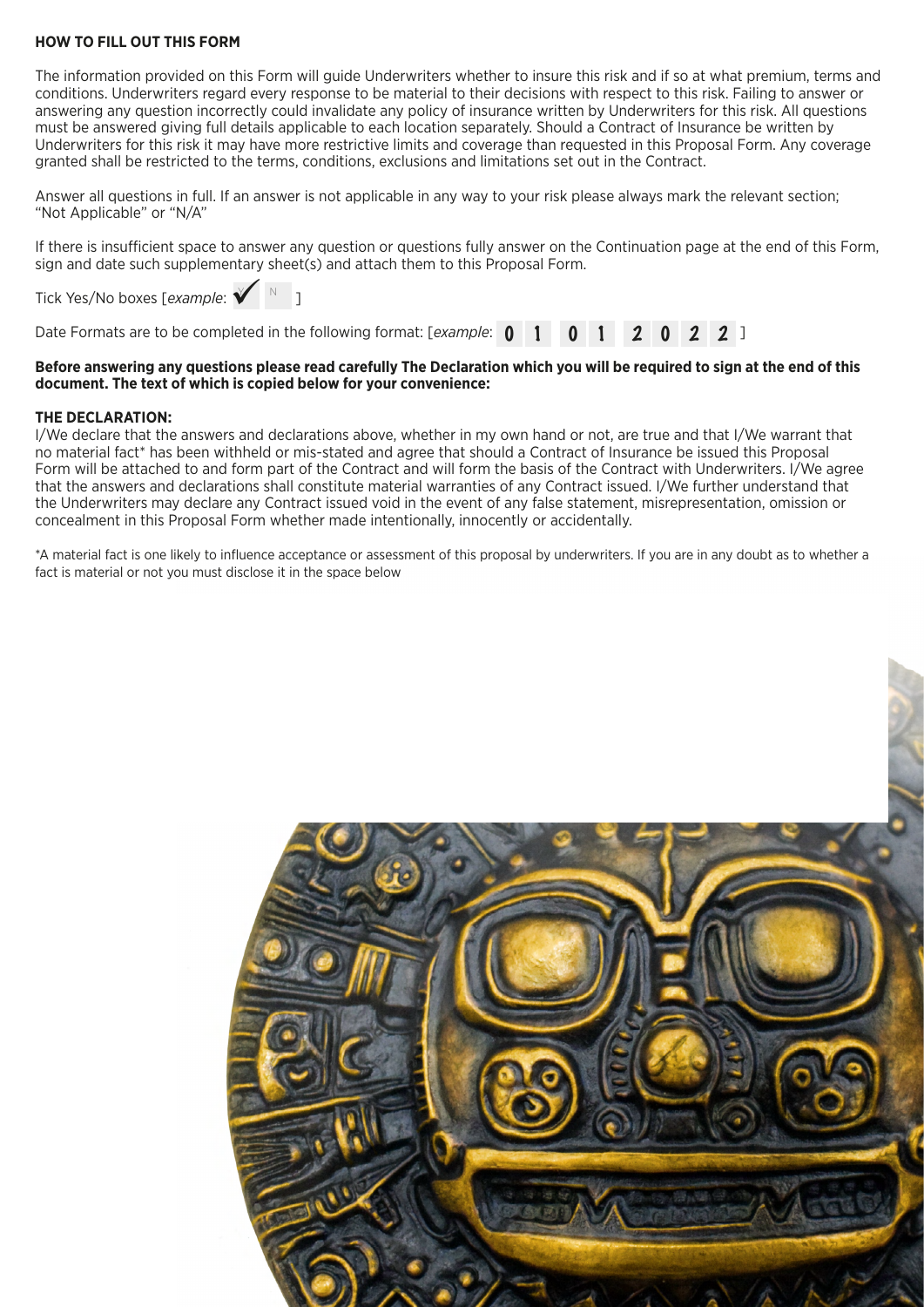| <b>CURRENCY</b>                                                                                               |                                                                                |
|---------------------------------------------------------------------------------------------------------------|--------------------------------------------------------------------------------|
| Please indicate currency $\checkmark$                                                                         | <b>USD</b><br>CAD<br>GBP<br><b>EUR</b><br>OR<br><b>OTHER</b><br>please specify |
| <b>SECTION 1</b>                                                                                              | <b>PROPOSER</b>                                                                |
| Full name of Proposer                                                                                         |                                                                                |
| Name under which Proposer<br>operates                                                                         |                                                                                |
| Address for correspondence                                                                                    |                                                                                |
| Zip code                                                                                                      |                                                                                |
| Full description of museum<br>(i.e. Nature of Collection)                                                     |                                                                                |
| Website                                                                                                       |                                                                                |
| <b>SECTION 2</b>                                                                                              | LOCATION OF ITEMS TO BE INSURED                                                |
| Address (only if different<br>from address above)                                                             |                                                                                |
| Zip code                                                                                                      |                                                                                |
| If only part of the building is<br>occupied by you, state which<br>part, including which floors<br>you occupy |                                                                                |
| If you wish to include transits<br>(for an additional premium)<br>please tick the<br>appropriate box          | Domestic<br>Worldwide                                                          |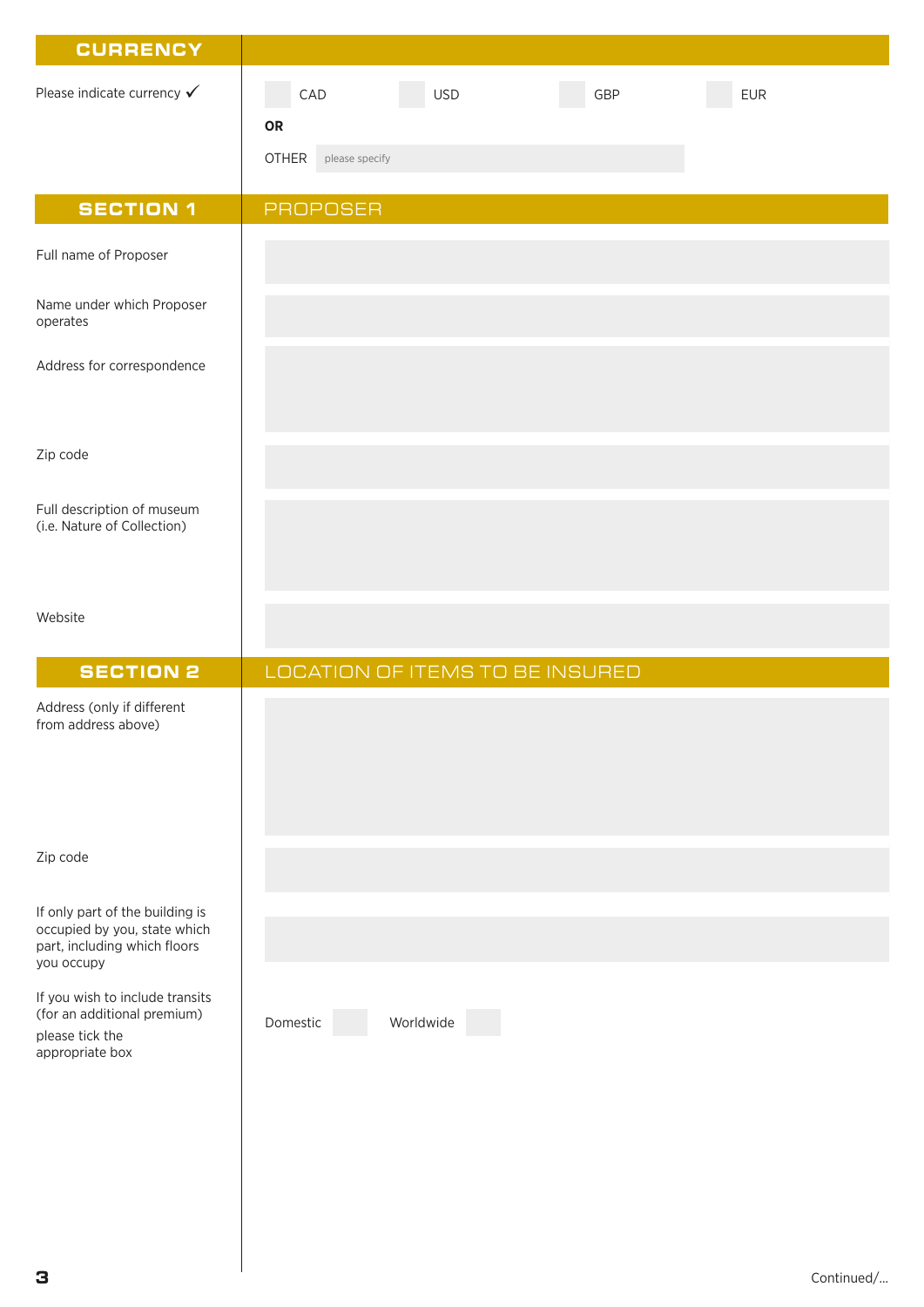| <b>SECTION 3</b>                              | TERRITORIAL LIMITS REQUIRED                                                                                                                                                                                                                                     |
|-----------------------------------------------|-----------------------------------------------------------------------------------------------------------------------------------------------------------------------------------------------------------------------------------------------------------------|
|                                               | USA/Canada only<br>Premises only<br>Worldwide<br>Do you have a facilities report for the museum?<br>If Yes, please attach with this proposal form                                                                                                               |
|                                               |                                                                                                                                                                                                                                                                 |
| <b>SECTION 4</b>                              | <b>CONSTRUCTION OF PREMISES</b>                                                                                                                                                                                                                                 |
| Are the buildings<br>(including outbuildings) | (a) Built of brick, stone or concrete and roofed with slate, tile, asphalt, metal or concrete and in good<br>condition and repair?<br>(b) In an area which is free from flooding and not in the vicinity of any rivers, streams or tidal waters?<br>$\mathbb N$ |
|                                               | If You Have Ticked 'No' to either (a) or (b) above, please give details:<br>Use continuation sheets if necessary                                                                                                                                                |
|                                               |                                                                                                                                                                                                                                                                 |
|                                               | (c) Do you keep any of the collection in the basement?<br>If Yes, please provide details of how the Exhibits are secured and protected against loss or damage<br>(ie. racking, stillage)                                                                        |
| <b>SECTION 5</b>                              | <b>ALARM</b>                                                                                                                                                                                                                                                    |
|                                               | If Yes, please state:<br>Is a burglar alarm fitted?                                                                                                                                                                                                             |
|                                               | (a) Make of alarm                                                                                                                                                                                                                                               |
|                                               | $(b)$ Is it?<br>$\mathbb{R}$ (ii) connected to the police? $\mathbb{R}$ $\mathbb{R}$ (iii) central station?<br>(i) bells only? $Y$<br>N<br>(c) Does it protect all areas containing the insured items?                                                          |
|                                               | (d) Is the alarm maintained under contract?<br>If Yes, by whom                                                                                                                                                                                                  |

 $\overline{\phantom{a}}$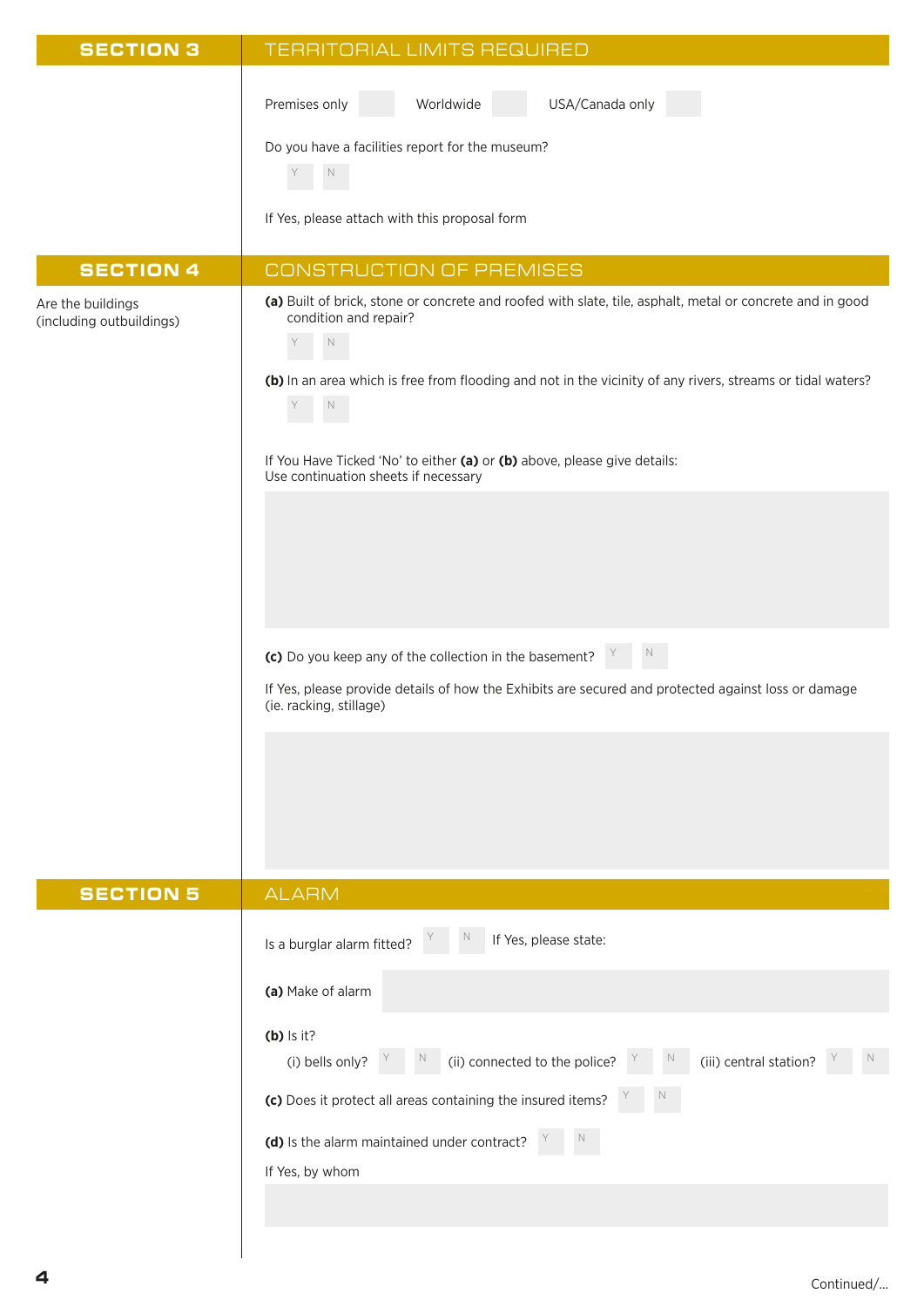#### SECTION 6 | OTHER SECURITY

| Please give details of other |
|------------------------------|
| protections in force for     |
| securing the museum          |

#### **(a)** All external doors

|                  | <b>(b)</b> Do you employ wardens to oversee the Collection whilst the premises are open? |  |
|------------------|------------------------------------------------------------------------------------------|--|
| If so, how many? |                                                                                          |  |

- (c) Do you employ an independent security company to guard the premises whilst they are unoccupied?
- (d) Are all windows, fanlights and skylights fitted with key operated locks?
- If you have ticked No to **(b)**, **(c)** or **(d)** please give details

(e) Is your property protected by any other means?

If Yes, please give details

SECTION 7 | AMOUNTS TO BE INSURED For what sum insured is the contract required in respect of: **(a)** Property whilst on your premises? Exhibits Fixtures and Fittings (including showcases and general contents) Promotional material and exhibition equipment Reference libraries Personal effects **(b)** Property whilst in transit within the U.S.A and / or Canada Exhibits Promotional material and exhibition equipment **(c)** Property whilst in transit outside the U.S.A and / or Canada Exhibits Promotional material and exhibition equipment Please state which countries you expect to travel to during the year Use continuation sheets if necessary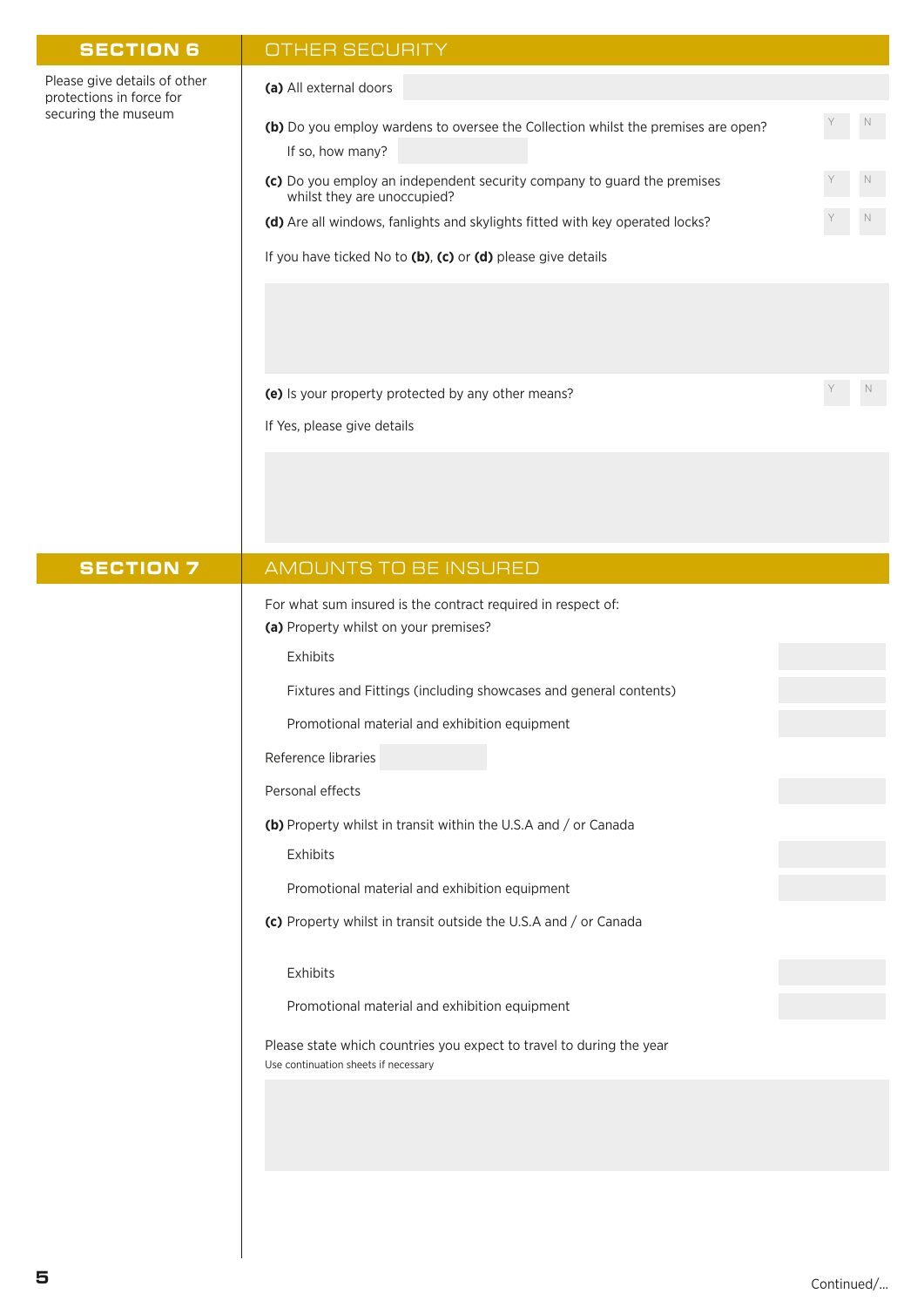#### SECTION 7 | (CONTINUED)

| (d) Property while away on entrustment to third parties? |  |
|----------------------------------------------------------|--|
| (Including while away for exhibition or restoration)     |  |

Exhibits

Promotional material and exhibition equipment

**(e)** How is the total given in Paragraph (a) above, in respect of Exhibits split (in percentages) between the following?

| (i)   | pictures, paintings, sketches, prints and the like                                              |     | %    |
|-------|-------------------------------------------------------------------------------------------------|-----|------|
| (ii)  | porcelain, pottery, ceramics, glass, jade and all other items<br>of a brittle or fragile nature |     | $\%$ |
| (iii) | clocks, watches, barometers, mobiles, other mechanical art<br>and the like                      |     | %    |
| (iv)  | gold, Silver and other precious metals (including<br>medals, jewellery and the like)            |     | %    |
| (v)   | books                                                                                           |     | %    |
| (vi)  | classic cars and the like (No risk whilst under own power)                                      |     | %    |
| (vii) | statues and sculptures of a non - fragile nature,<br>items of non-precious metals or wood       |     | %    |
|       | (viii) antique furniture and the like                                                           |     | $\%$ |
| (ix)  | others (please give details in the box below)                                                   |     | %    |
|       |                                                                                                 | 100 | %    |
|       |                                                                                                 |     |      |

Are all the above figures full value?  $Y = N$ 

If No, what percentage do they represent of the total values at risk

**(f)** What was the total value of insured property shipped, during the past twelve months

|       | <b>Method of transit</b> | Outside the U.S.A and /<br>or Canada? | Outside the U.S.A and /<br>or Canada? |
|-------|--------------------------|---------------------------------------|---------------------------------------|
| (i)   | By Registered Mail       |                                       |                                       |
| (ii)  | By Airfreight            |                                       |                                       |
| (iii) | By Road                  |                                       |                                       |
| (iv)  | By Courier               |                                       |                                       |
| (v)   | By other means           |                                       |                                       |

Please state method in (v) above

**(g)** Do you have a professional valuation of any of the items listed in Section 7?

If Yes, please provide a copy.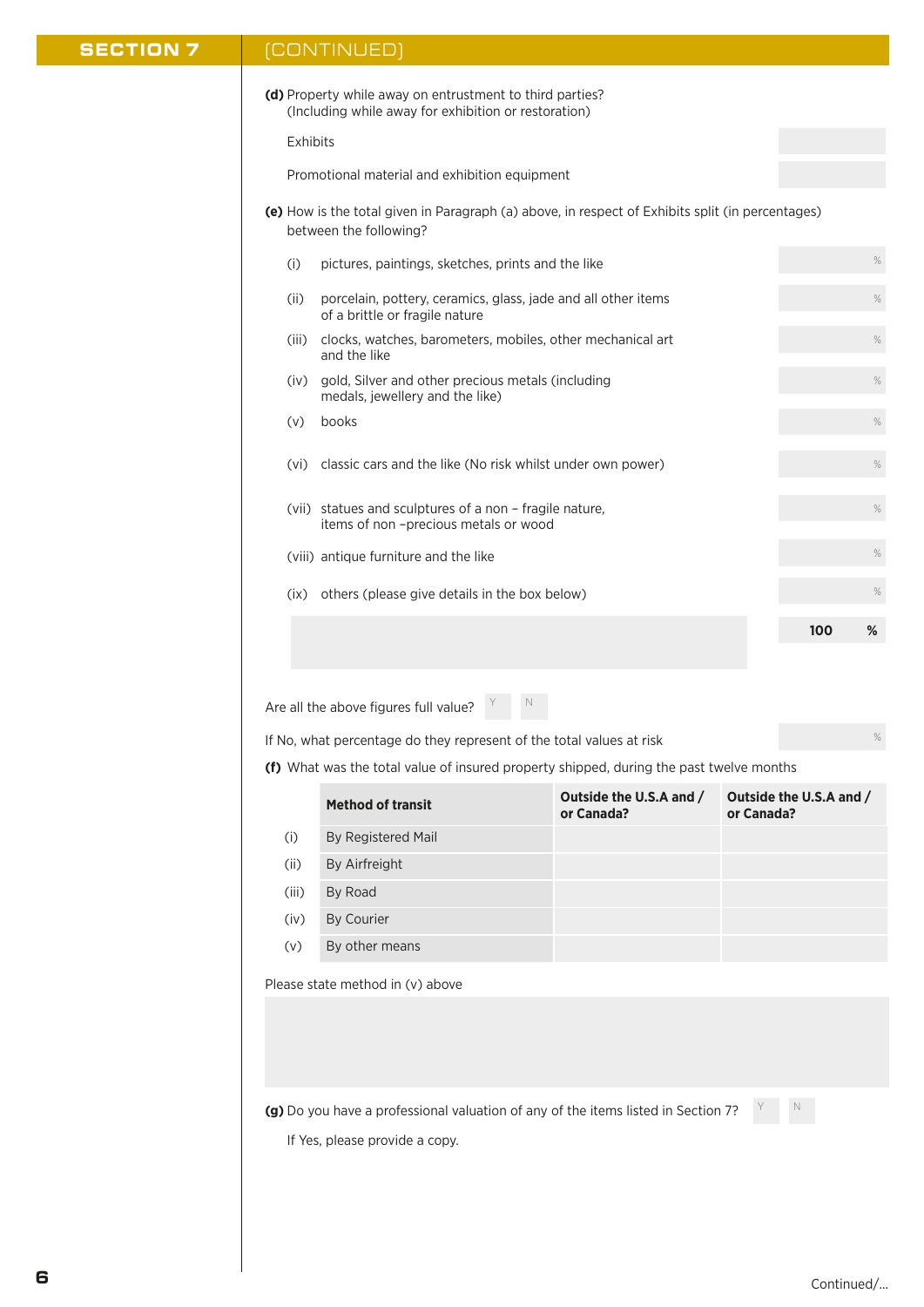#### SECTION 8 LOSSES

Circumstances

| Has the Proposer, or any<br>other party whose property is<br>to be insured, sustained any<br>loss or damage during the<br>last five years which would<br>have been covered by this<br>type of insurance had it been<br>in force? | Y -  | If Yes, please give details below, including approximate date, brief circumstances and for<br>N<br>each incident |        |  |
|----------------------------------------------------------------------------------------------------------------------------------------------------------------------------------------------------------------------------------|------|------------------------------------------------------------------------------------------------------------------|--------|--|
|                                                                                                                                                                                                                                  | Date | DD/MM/YYYY                                                                                                       | Amount |  |
|                                                                                                                                                                                                                                  |      | Circumstances                                                                                                    |        |  |
|                                                                                                                                                                                                                                  |      |                                                                                                                  |        |  |
|                                                                                                                                                                                                                                  |      |                                                                                                                  |        |  |
|                                                                                                                                                                                                                                  |      |                                                                                                                  |        |  |

Date DD/MM/YYYY **Amount** 

| <b>SECTION 9</b> | OTHER INFORMATION                                                                                                                                                                                                                                                                         |
|------------------|-------------------------------------------------------------------------------------------------------------------------------------------------------------------------------------------------------------------------------------------------------------------------------------------|
|                  | (a) Have you or any principal in the business or any company in which you have an interest ever been<br>convicted of or is any prosecution pending for any offence involving dishonesty of any kind, e.g.<br>arson, fraud, theft or handling stolen goods?<br>If Yes, please give details |
|                  |                                                                                                                                                                                                                                                                                           |
|                  | (b) How long have you been established at these premises?<br>YEARS                                                                                                                                                                                                                        |
|                  | Are there any other factors affecting this insurance of which you or any principal in the business or<br>any company in which you have an interest are aware?<br>If Yes, please give details                                                                                              |
|                  | (c) Have you or any principal in the business or any company in which you have an interest ever been<br>declared bankrupt, been the subject of bankruptcy proceedings or made any arrangement with<br>creditors?<br>If Yes, please give details                                           |
|                  |                                                                                                                                                                                                                                                                                           |
|                  |                                                                                                                                                                                                                                                                                           |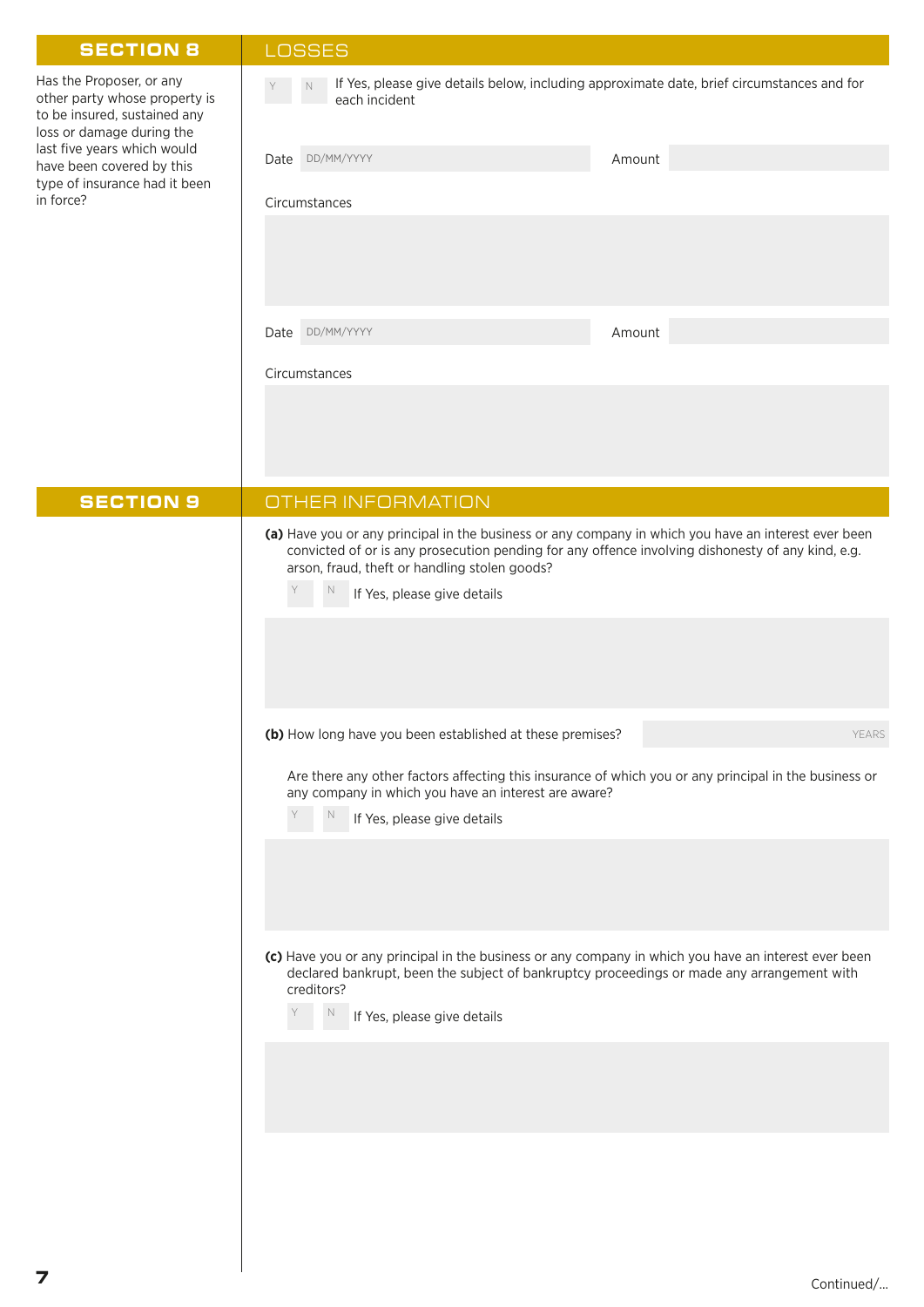| <b>SECTION 10</b>                                                                                                                                    | PREVIOUS INSURANCE                                                                                                                                                                                                                                                                                                                                                                                                                                                                                                                                                                                                                   |
|------------------------------------------------------------------------------------------------------------------------------------------------------|--------------------------------------------------------------------------------------------------------------------------------------------------------------------------------------------------------------------------------------------------------------------------------------------------------------------------------------------------------------------------------------------------------------------------------------------------------------------------------------------------------------------------------------------------------------------------------------------------------------------------------------|
|                                                                                                                                                      | (a) Name of previous insurers and brokers (if any)                                                                                                                                                                                                                                                                                                                                                                                                                                                                                                                                                                                   |
|                                                                                                                                                      |                                                                                                                                                                                                                                                                                                                                                                                                                                                                                                                                                                                                                                      |
|                                                                                                                                                      |                                                                                                                                                                                                                                                                                                                                                                                                                                                                                                                                                                                                                                      |
|                                                                                                                                                      |                                                                                                                                                                                                                                                                                                                                                                                                                                                                                                                                                                                                                                      |
|                                                                                                                                                      | DD/MM/YYYY<br>(b) Date of expiry of previous policy                                                                                                                                                                                                                                                                                                                                                                                                                                                                                                                                                                                  |
|                                                                                                                                                      | (c) Has any insurer declined to accept, cancelled, refused to continue or agreed to continue only on<br>special terms any insurance for the Proposer or any other party to whom this insurance would<br>apply?                                                                                                                                                                                                                                                                                                                                                                                                                       |
|                                                                                                                                                      | If Yes, please give details below                                                                                                                                                                                                                                                                                                                                                                                                                                                                                                                                                                                                    |
|                                                                                                                                                      |                                                                                                                                                                                                                                                                                                                                                                                                                                                                                                                                                                                                                                      |
|                                                                                                                                                      |                                                                                                                                                                                                                                                                                                                                                                                                                                                                                                                                                                                                                                      |
|                                                                                                                                                      |                                                                                                                                                                                                                                                                                                                                                                                                                                                                                                                                                                                                                                      |
| <b>SECTION 11</b>                                                                                                                                    | PERIOD OF INSURANCE                                                                                                                                                                                                                                                                                                                                                                                                                                                                                                                                                                                                                  |
|                                                                                                                                                      |                                                                                                                                                                                                                                                                                                                                                                                                                                                                                                                                                                                                                                      |
|                                                                                                                                                      | DD/MM/YYYY<br>From what date do you wish the insurance to start?                                                                                                                                                                                                                                                                                                                                                                                                                                                                                                                                                                     |
|                                                                                                                                                      |                                                                                                                                                                                                                                                                                                                                                                                                                                                                                                                                                                                                                                      |
|                                                                                                                                                      |                                                                                                                                                                                                                                                                                                                                                                                                                                                                                                                                                                                                                                      |
|                                                                                                                                                      | THE DECLARATION                                                                                                                                                                                                                                                                                                                                                                                                                                                                                                                                                                                                                      |
|                                                                                                                                                      | I/We declare that the answers and declarations above, whether in my own hand or not, are true and that                                                                                                                                                                                                                                                                                                                                                                                                                                                                                                                               |
| Note:<br>This Proposal Form must be<br>answered and the declaration<br>signed and dated in ink by<br>one of the persons named in<br>Section 1 above. | I/We warrant that no material fact has been withheld or mis-stated and agree that should a Contract<br>of Insurance be issued this Proposal Form will be attached to and form part of the Contract and will<br>form the basis of the Contract with Underwriters. I/We agree that the answers and declarations shall<br>constitute material warranties of any Contract issued. I/We further understand that the Underwriters<br>may declare any Contract issued void in the event of any false statement, misrepresentation, omission<br>or concealment in this Proposal Form whether made intentionally, innocently or accidentally. |
| Signature of Proposer(s)                                                                                                                             |                                                                                                                                                                                                                                                                                                                                                                                                                                                                                                                                                                                                                                      |
|                                                                                                                                                      |                                                                                                                                                                                                                                                                                                                                                                                                                                                                                                                                                                                                                                      |
| Date                                                                                                                                                 | DD/MM/YYYY                                                                                                                                                                                                                                                                                                                                                                                                                                                                                                                                                                                                                           |
|                                                                                                                                                      |                                                                                                                                                                                                                                                                                                                                                                                                                                                                                                                                                                                                                                      |
| Print name                                                                                                                                           |                                                                                                                                                                                                                                                                                                                                                                                                                                                                                                                                                                                                                                      |
| Position & Title held within                                                                                                                         |                                                                                                                                                                                                                                                                                                                                                                                                                                                                                                                                                                                                                                      |
| the business                                                                                                                                         |                                                                                                                                                                                                                                                                                                                                                                                                                                                                                                                                                                                                                                      |
|                                                                                                                                                      |                                                                                                                                                                                                                                                                                                                                                                                                                                                                                                                                                                                                                                      |
|                                                                                                                                                      |                                                                                                                                                                                                                                                                                                                                                                                                                                                                                                                                                                                                                                      |
|                                                                                                                                                      |                                                                                                                                                                                                                                                                                                                                                                                                                                                                                                                                                                                                                                      |
|                                                                                                                                                      |                                                                                                                                                                                                                                                                                                                                                                                                                                                                                                                                                                                                                                      |
|                                                                                                                                                      |                                                                                                                                                                                                                                                                                                                                                                                                                                                                                                                                                                                                                                      |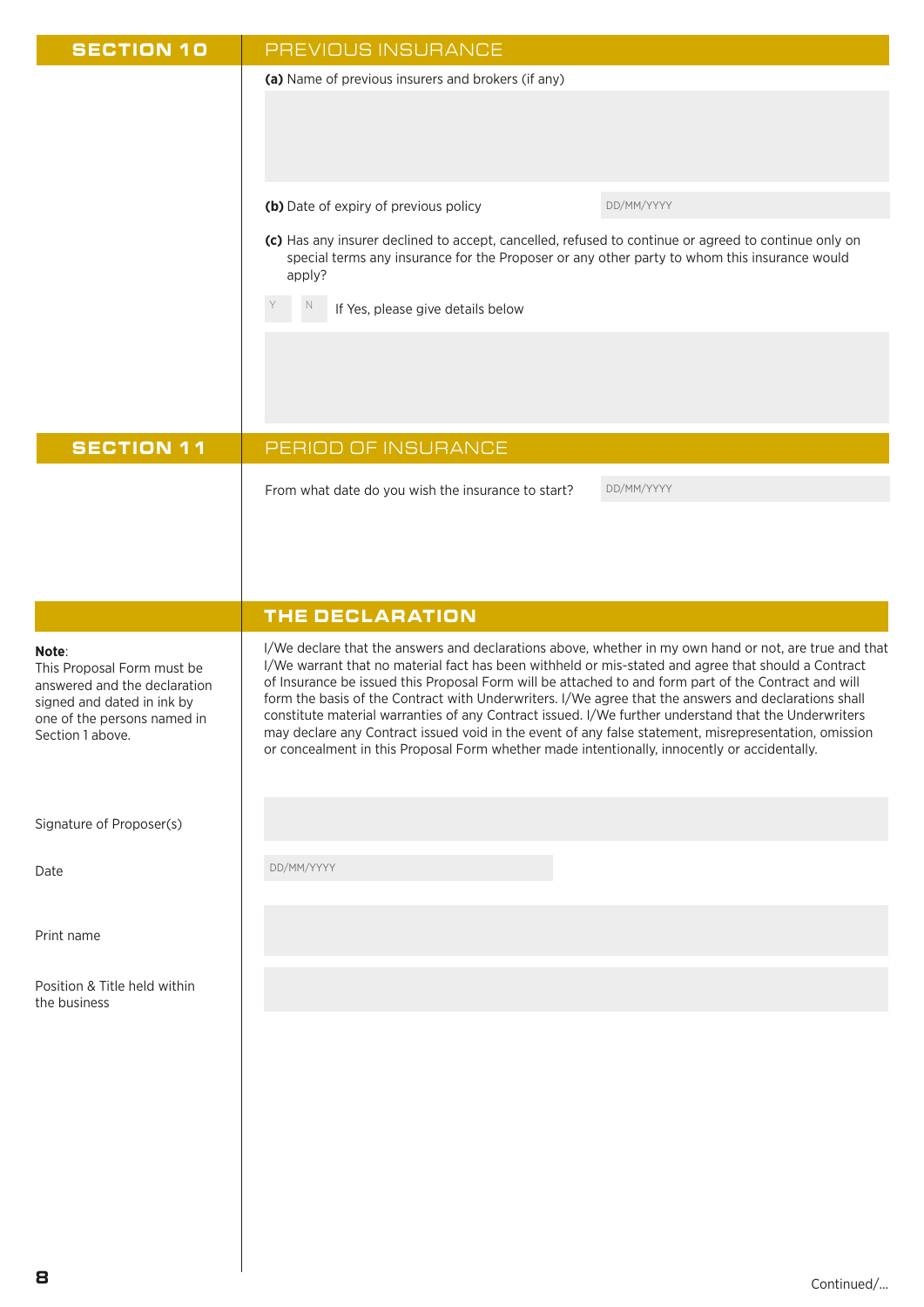### THIS PAGE DOES NOT FORM PART OF THE INSURANCE

#### **To be completed by the "retail" producing broker or agent**

**(a)** How long have you known the Proposer(s)?

**(b)** Do you personally recommend the proposed insured(s) as suitable for insurance by underwriters?

Y N

(c) Have you discussed the contents of this proposal form thoroughly with the Proposer(s)?

**(d)** What other insurance do you handle for the Proposer? For how long have you done so?

Signature

Company name and address (including Postcode/ Zip code)

Date DD/MM/YYYY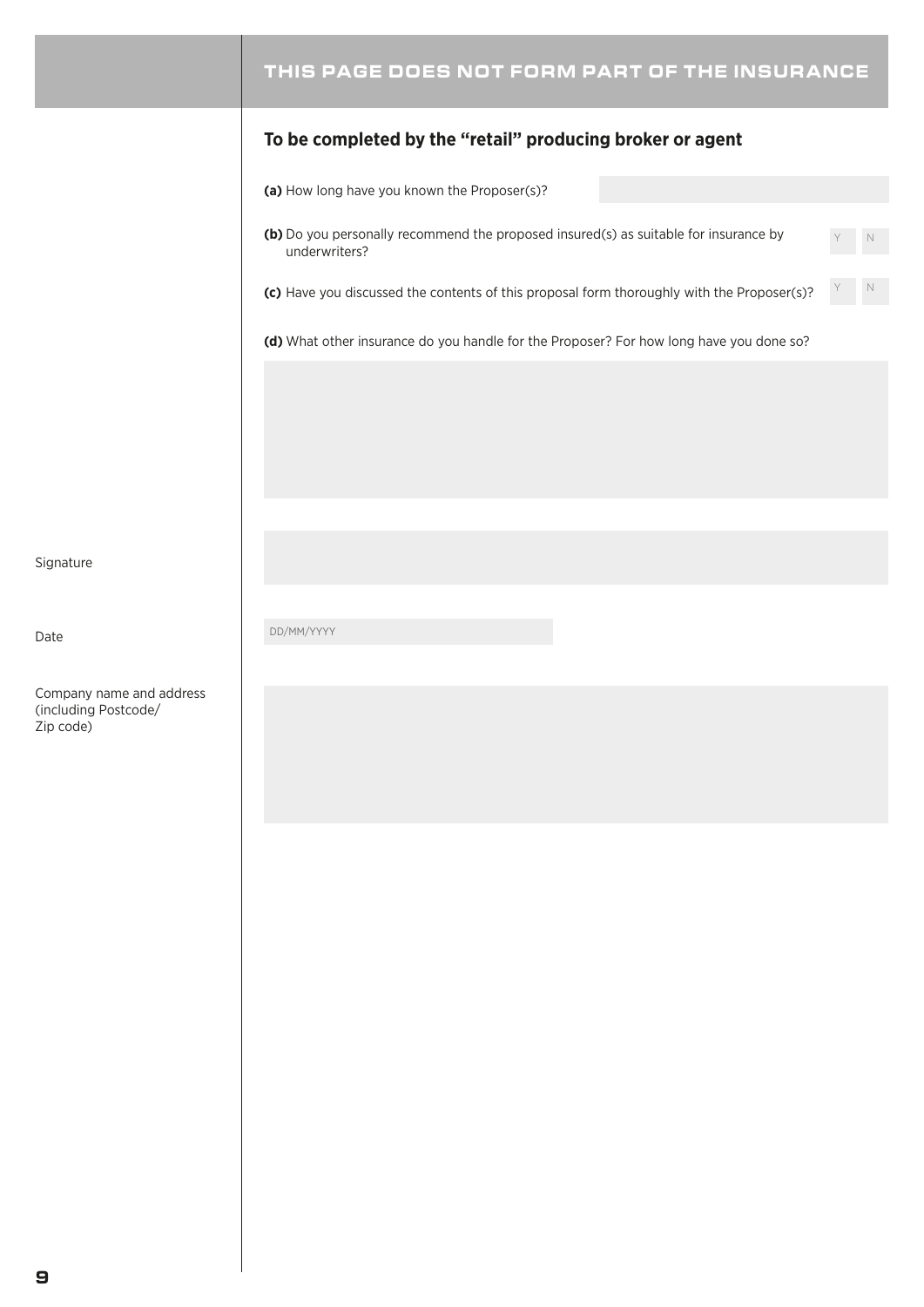| <b>CONTINUATION PAGE</b>                                                                                                                                            |
|---------------------------------------------------------------------------------------------------------------------------------------------------------------------|
| PLEASE USE THE TEXT BOX BELOW TO CONTINUE ANY QUESTIONS NOT<br>COMPLETED WITHIN THE BOUNDS OF PREVIOUS BOXES. PLEASE ADVISE<br>WHICH SECTION YOU ARE RESPONDING TO. |
|                                                                                                                                                                     |
|                                                                                                                                                                     |
|                                                                                                                                                                     |
|                                                                                                                                                                     |
|                                                                                                                                                                     |
|                                                                                                                                                                     |
|                                                                                                                                                                     |
|                                                                                                                                                                     |
|                                                                                                                                                                     |